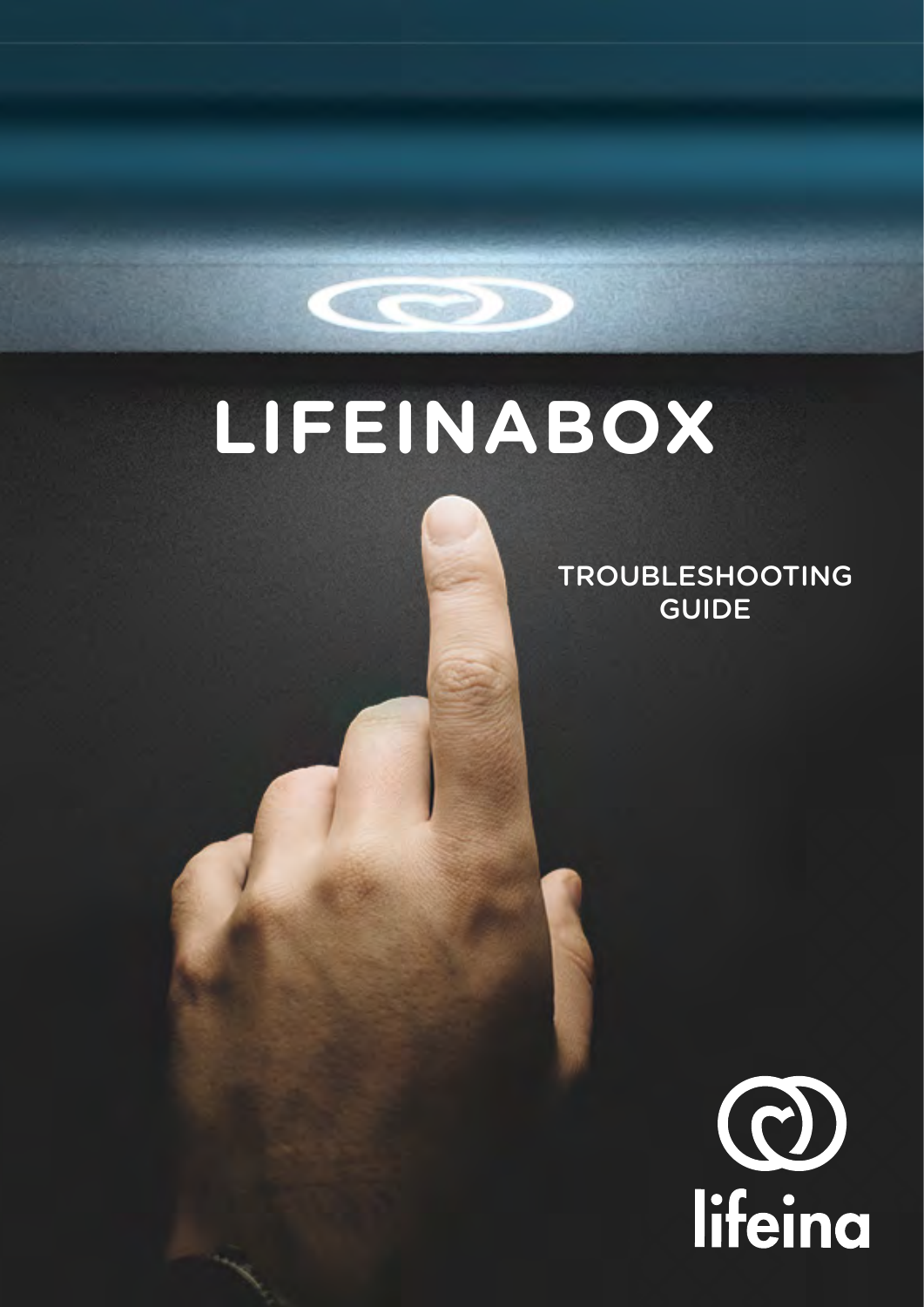## LIFEINABOX TROUBLESHOOTING

| The temperature in my<br>Lifeina Box is not between<br>2 and $8^{\circ}$ C | The most likely case for this is that you are<br>obstructing the air flow under the device. It is really<br>important that the LifeinaBox be placed on a flat<br>surface so that the air can rush in under the device.                                                                                                                                                                                                                                                                                                                                                                                                                                                                               |
|----------------------------------------------------------------------------|------------------------------------------------------------------------------------------------------------------------------------------------------------------------------------------------------------------------------------------------------------------------------------------------------------------------------------------------------------------------------------------------------------------------------------------------------------------------------------------------------------------------------------------------------------------------------------------------------------------------------------------------------------------------------------------------------|
| When I use LifeinaBox in<br>the car the temperature is<br>different        | There are 2 likely explanations for this:<br>1) You have not placed LifeinaBox on a flat surface,<br>or you have put it on a carpet, which means not<br>enough air is rushing in the device to cool it. The<br>best way to transport LifeinaBox in a car is to use<br>the LifeinaTravel transport bag and to hang it from<br>the back of a seat.<br>2) Your car's cigarette lighter is not gving 12V. Even<br>if the theory says that your car gives 12V, in some<br>cars they will only give 10 or 11V. This is not enough<br>current to power your LifeinaBox correctly. The only<br>solution would be to ask a garagist to change your<br>cigarette lighter to 12V, but generally we just find it |
| My battery does not last<br>for 6 hours                                    | easier to use an isothermal bag in the car.<br>The battery in LifeinaBox does not load automatically<br>when you plug it in the power. This is to increase its<br>life expectancy. If the battery is ON and the device                                                                                                                                                                                                                                                                                                                                                                                                                                                                               |
|                                                                            | is plugged in, the main current simply maintains the<br>carge of the battery. So it is really important to fully<br>load the battery before a long trip. To fully load the<br>battery, follow these steps:                                                                                                                                                                                                                                                                                                                                                                                                                                                                                           |
|                                                                            | 1) Plug LifeinaBox in the power<br>2) Switch ON the battery (under the device)<br>3) Hold the O/I button (on side of device) down for<br>6 seconds (until the logo switches off).<br>4) Let the LifeinaBox load for 4 hours (or overnight).                                                                                                                                                                                                                                                                                                                                                                                                                                                          |
|                                                                            | The LifeinaBox battery was not created as a transport                                                                                                                                                                                                                                                                                                                                                                                                                                                                                                                                                                                                                                                |
|                                                                            |                                                                                                                                                                                                                                                                                                                                                                                                                                                                                                                                                                                                                                                                                                      |